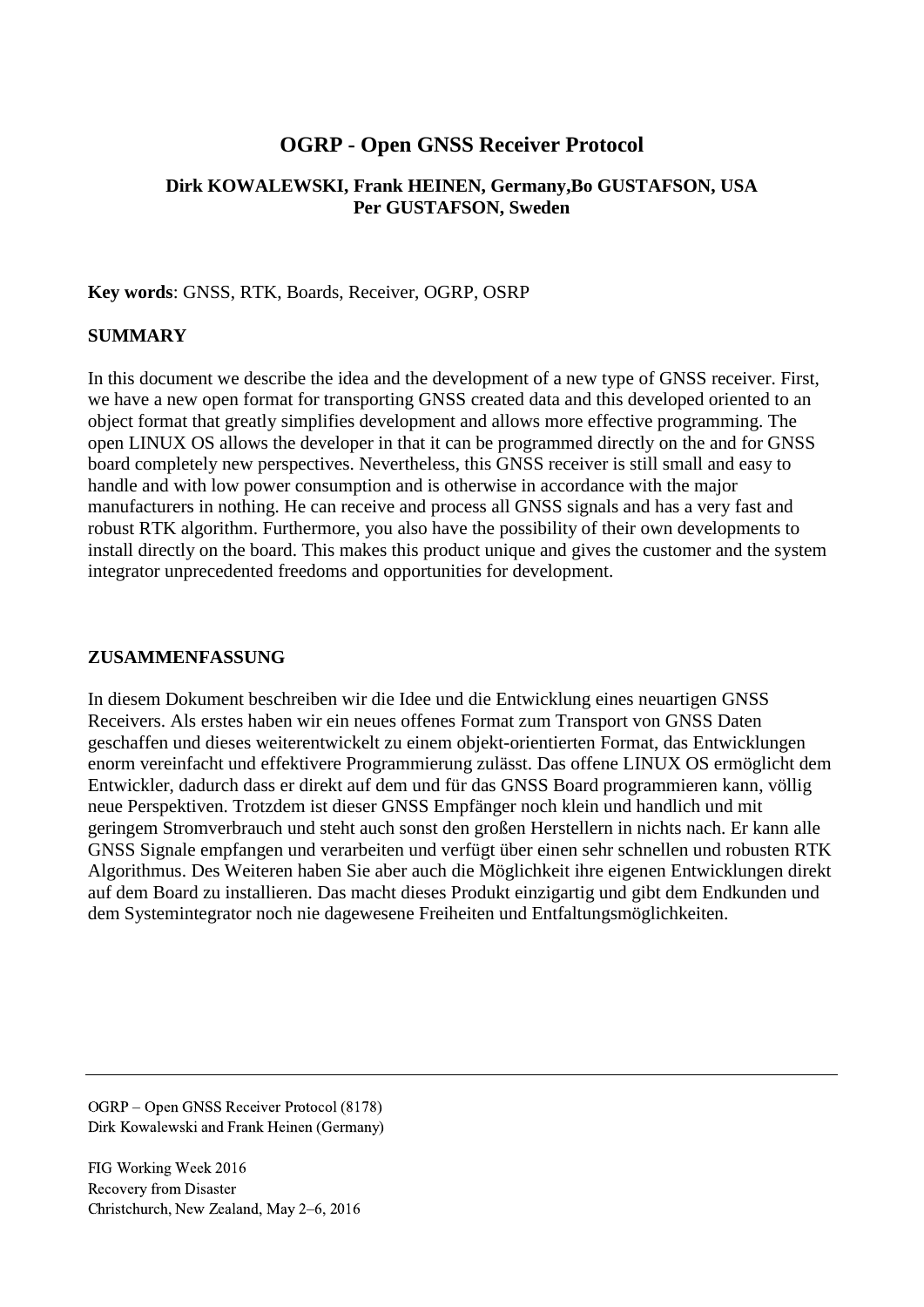# **OGRP - Open GNSS Receiver Protocol**

### **Dirk KOWALEWSKI, Frank HEINEN, Germany,Bo GUSTAFSON, USA Per GUSTAFSON, Sweden**

### **1. MOTIVATION AND TARGETS**

### **1.1 Motivation**

If you take a look at the manufactures of precise and Multi-frequency receivers you can find not more than one dozen producers. You can buy complete integrated systems for surveying or machine control, ready to use and packed in boxes or you can buy a discrete receiver, i.e. only the board (card). Most of the manufactures give you the option to buy only GPS or pay more for GPS and GLONASS. You can pay for single, double or triple frequency receivers. It is possible to spend money on an RTK engine and on many options. Nobody gives you the chance to work with the original raw data or to implement you own RTK engine or other software, directly on the board and much less to implement your own tracking loops or search routines. Presently it is impossible to fully comprehend the results of the RTK engine. The argument of the big manufactures is that you do not need to understand, we do everything fine for you. That is only a part of the truth. If we stay with the example RTK engine, many applications require customized algorithms. In the agricultural sector there are vehicles moving at less than 5 km / h. If you try this with a standard RTK engine and map the movements of the vehicle exactly one will notice that it does not work. There are many good examples where the commercial RTK engines fail. This was our motivation to develop an open GNSS receiver with an open protocol. We call the open format OGRP (Open GNSS Receiver Protocol) respectively OSRP (Open Source Receiver Protocol). The receiver named precisely what it is: an OSR – Open Source Receiver.

### **1.2 Targets**

The advantages and the scope are obvious. We want to allow integrators and users to access all raw data, develop and install their own applications directly on the board. Thus, the developer can write his/her own RTK engine tailored to his individual needs. Nevertheless, it is not only the RTK software; there are many other applications, which standard receiver and standard software does not supported. Maybe your application is timing or a new use that now becomes feasible. These freedoms and these opportunities are not only science and the developers to Good. Finally, you can benefit to a considerable extent of the end customer that he gets a cut for him GNSS receiver.

OGRP – Open GNSS Receiver Protocol (8178) Dirk Kowalewski and Frank Heinen (Germany)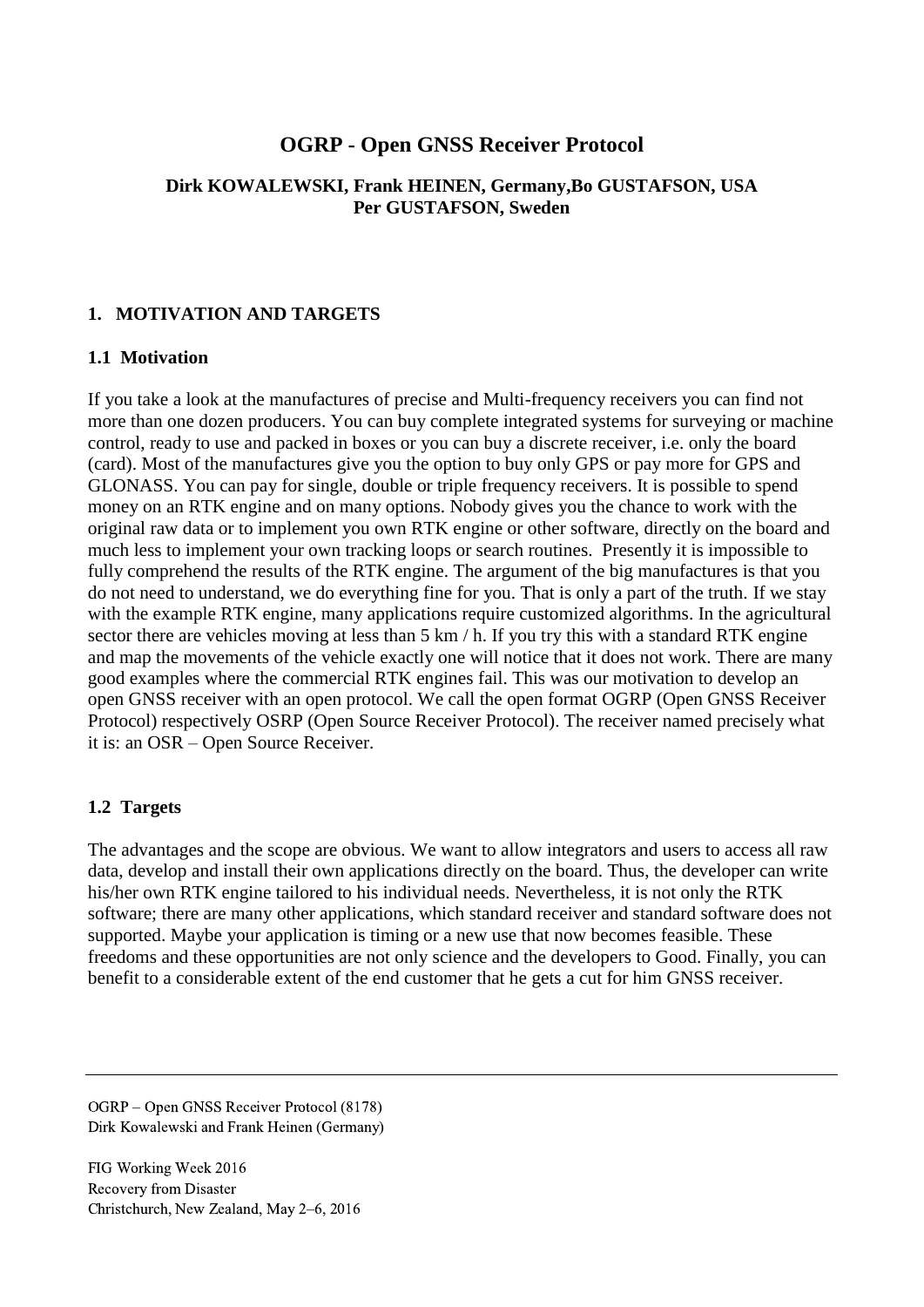## **2. STATE OT THE SCIENCE**

A good starting point to evaluate the prior art is the website of the "open source" GNSS receiver project GPL GPS. The hardware platforms used there is based on the Zarlink GP4020. The activities seem unfortunately to end with a tutorial on GNSS Solutions at the ION2006. A similar approach taken by the "University of New South Wales" utilized a Namuru V1 receiver used in the course of a project of DLR. In addition, the Namuru-V1 receiver set up the Zarlink GP4020. Disadvantage of this approach was that the hardware built on an ASIC chipset, which could not be sell in large quantities and its technology was obsolete after some time in terms of hardware channels and processor used. Zarlink, now named Microsemi, refer on their website to a new development environment. Sigtec navigation PTY Ltd. this split in 2004 and became SigNav which is independent of Sigtec. SigNav was purchased in September 2011 by u-blox and the open development platform is not available for purchase from u-blox. All development kits of u-blox are indeed configurable, but only provide a ready PVT solution. The advancements of the Namuru receiver V2 and V3 are developments with FPGA solution designed specifically for LEO-Input use, special methods used to get a space-qualified, radiation-hardened solution rather than a highly accurate solution with the necessary computing power. The Aquarius Firmware can control the new versions of the Namuru receiver. In addition a wide range of approaches to Software Defined Radio (SDR) are found, but all have the disadvantage that although they show near real-time performance under laboratory-like circumstances, they are unsuitable for realistic real life scenarios, due to their size, weight, energy consumption etc. are.

# **3. OGRP AND OSRP**

## **3.1 OGRP**

#### **Open GNSS Receiver Protocol for Open Source Receiver Background**

During the attempt to develop an open source receiver we needed a protocol for exchanging data between the components of a GNSS Receiver or in connection with external Hard or Software. The protocols which were available when we start were optimized for special cases or products, they were not open nor complete. So we decided to create a new one that may solve in almost any situation we/you need to transport data.

### **Preconditions**

OGRP should be easy to learn, easy to read and easy to handle. It should be extendible by own needs and it should cover standard cases unambiguous.

### **early decisions**

We decided to use JSON as underlying format. To get rid of ambiguous interpretation we decided to use JSON Schema ( http://json-schema.org/documentation.html ) as definition format. The transport mechanism of data is not part of the OGRP definition. But the definition allows transportation with all common mechanisms as TCP/IP, Socket or File.

OGRP – Open GNSS Receiver Protocol (8178) Dirk Kowalewski and Frank Heinen (Germany)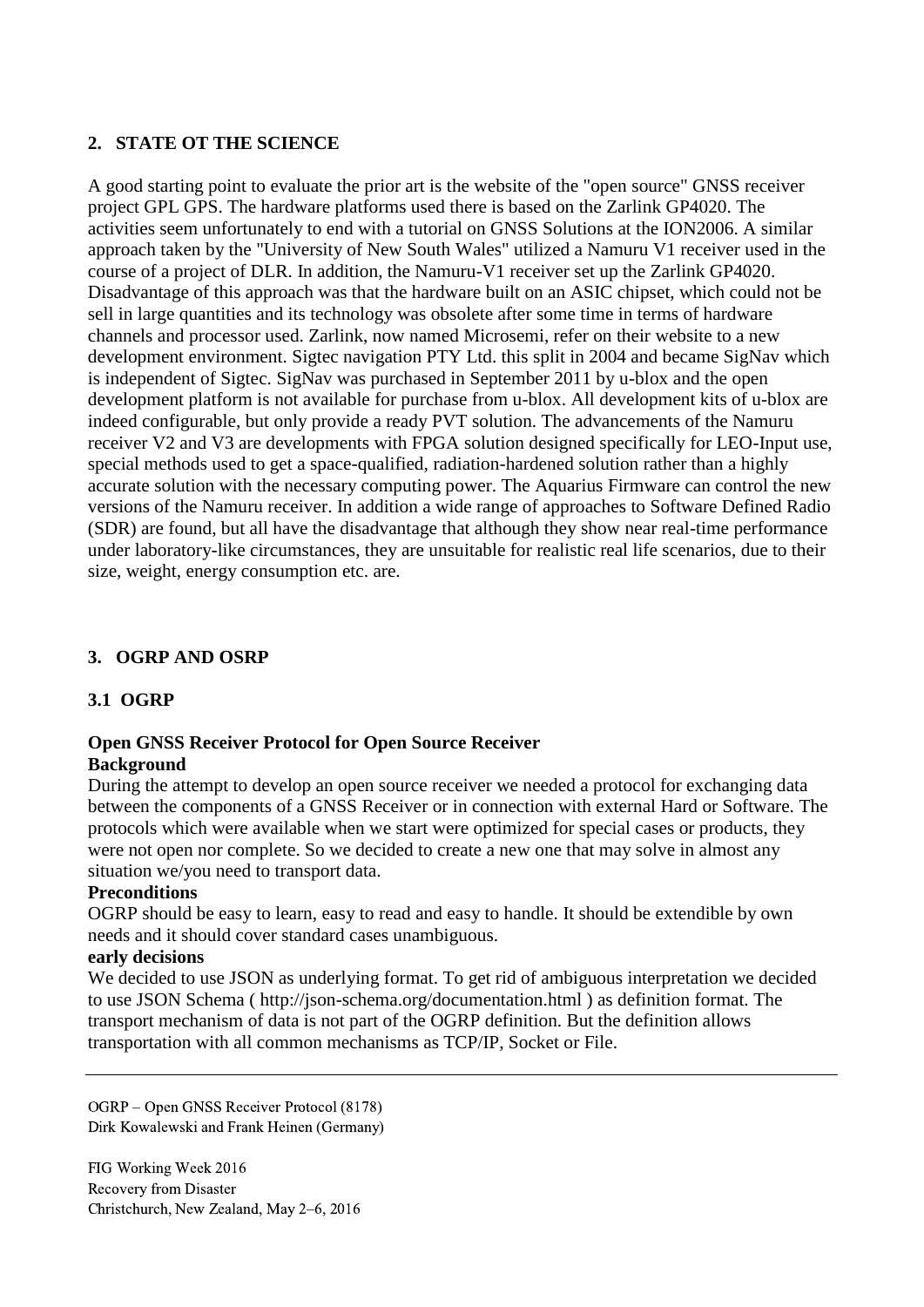## **Details of the format**

JSON just define single Objects. For a continuous stream of data, for example via plain TCP socket, a file, a serial line with a wrapping wire protocol or similar ways you just send the complete objects separated by a new line.

The main messages are defined and some of them can be extended by own properties. For the predefined message types and message parts we use JSON-Schema draft v4 as a format to describe the properties. With such definitions it is easy to check own or given data on OGRP conformance. Messages which are not defined can easily defined on your own fitting into the common scheme.

#### Please create your own JSON-Schema file to make the extension usable by other groups. **Create own extensions**

Please always extend the given schema file or create an own schema file. JSON Schema. Create a test set of data and control the schema file with a validator-tool.

When creating or extending follow these rules:

Each message type which is used as a single OGRP object has at least 3 fields which are always needed.

"id" containing the unique messagetypename

"version" in Version 1 this is always OGRP1

"timestamp" that contains the time of sending the message

For building names and declarations try to use common phrases, try to reuse phrases.

Try to get short names and declarations but they has to be clear and readable. Details should be described in the "description" part. You must use the "description" fields in the schema file for all documentation. Please think about all possible properties and define theme. "type" and "description" is a must have. Always think about "minimum", "required" and "additional

Properties" and declare them.

## **Usage**

To build or parse an OGRP Message you depend on the message type which ist declared in the "id". Depending on that you has to fill or read the rest of the object.

Optional fields are allowed and has to be marked in the schema. Writer don't must fill optional fields.

The general 'timestamp' holds the system time of the sending tool. It is in seconds since 1.1.1970 0 O'clock. It can be a float value. Please have a look at the Schemafiles.

Times based on GNSS Measurement are placed within the special properties of the message.

# **Example**

{

```
"channel measurements": [
   {
     "carrier_phase": 0.5525,
      "channel_number": 3,
      "doppler": -2662.27,
     "gnss": "GPS",
      "locktime": 42.1,
```
OGRP – Open GNSS Receiver Protocol (8178) Dirk Kowalewski and Frank Heinen (Germany)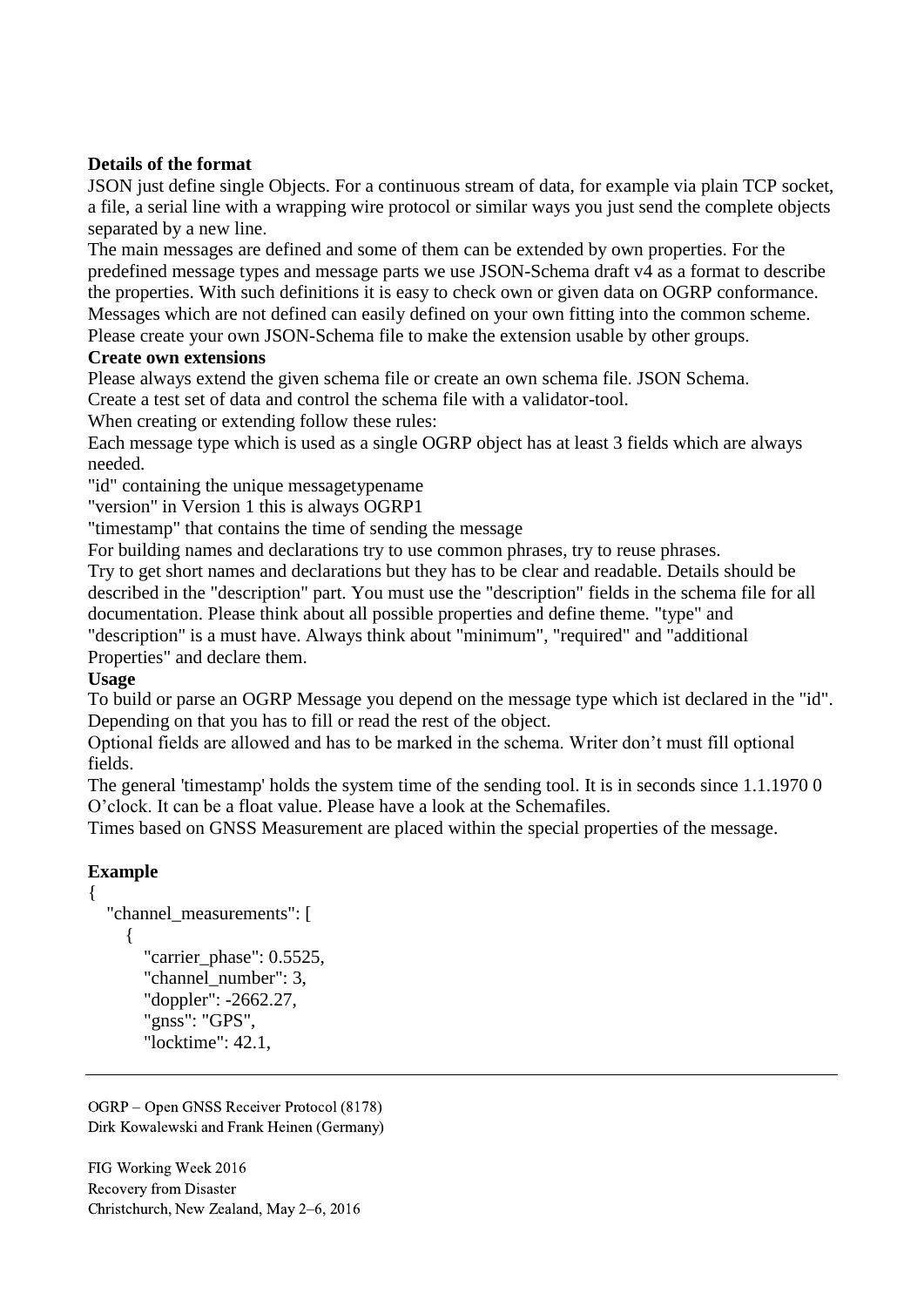```
 "pseudorange": 24985714.38,
     "satellite_id": 11,
     "signal_type": "L1CA",
      "snr": 46
    },
    {
      "carrier_phase": 0.783,
      "channel_number": 3,
      "doppler": -2662.245,
      "gnss": "GPS",
      "locktime": 16.8,
      "pseudorange": 24985714.38,
     "satellite id": 11,
      "signal_type": "P1",
      "snr": 22.5
    }
 ],
 "id": "channel_measurements",
 "protocol": "OGRP1",
 "timestamp": 1420066248
```
# **3.2 OSRP**

}

## **Why another Format**

When working with OGRP we got problems with ambiguous data in OGRP objects, also we found a lot redundant information in it. We needed data formats for settings, configuration and commands. OGRP could only be used in linear systems. We wanted to build a complex system.

## **New preconditions**

Instead of changing the "cld" format, we decided to start for a new format but used what we learned while working on and with OGRP.

So we did a new attempt in defining JSON-Schemas for a data structure. The new attempt we call OSRP.

The Preconditions were the same, but added:

- avoid ambigious data
- avoid redundant data
- Data should be mergable, to allow complex systems

### **Result**

The result looks a lot alike, but in detail, there are heavy differences.

OGRP – Open GNSS Receiver Protocol (8178) Dirk Kowalewski and Frank Heinen (Germany)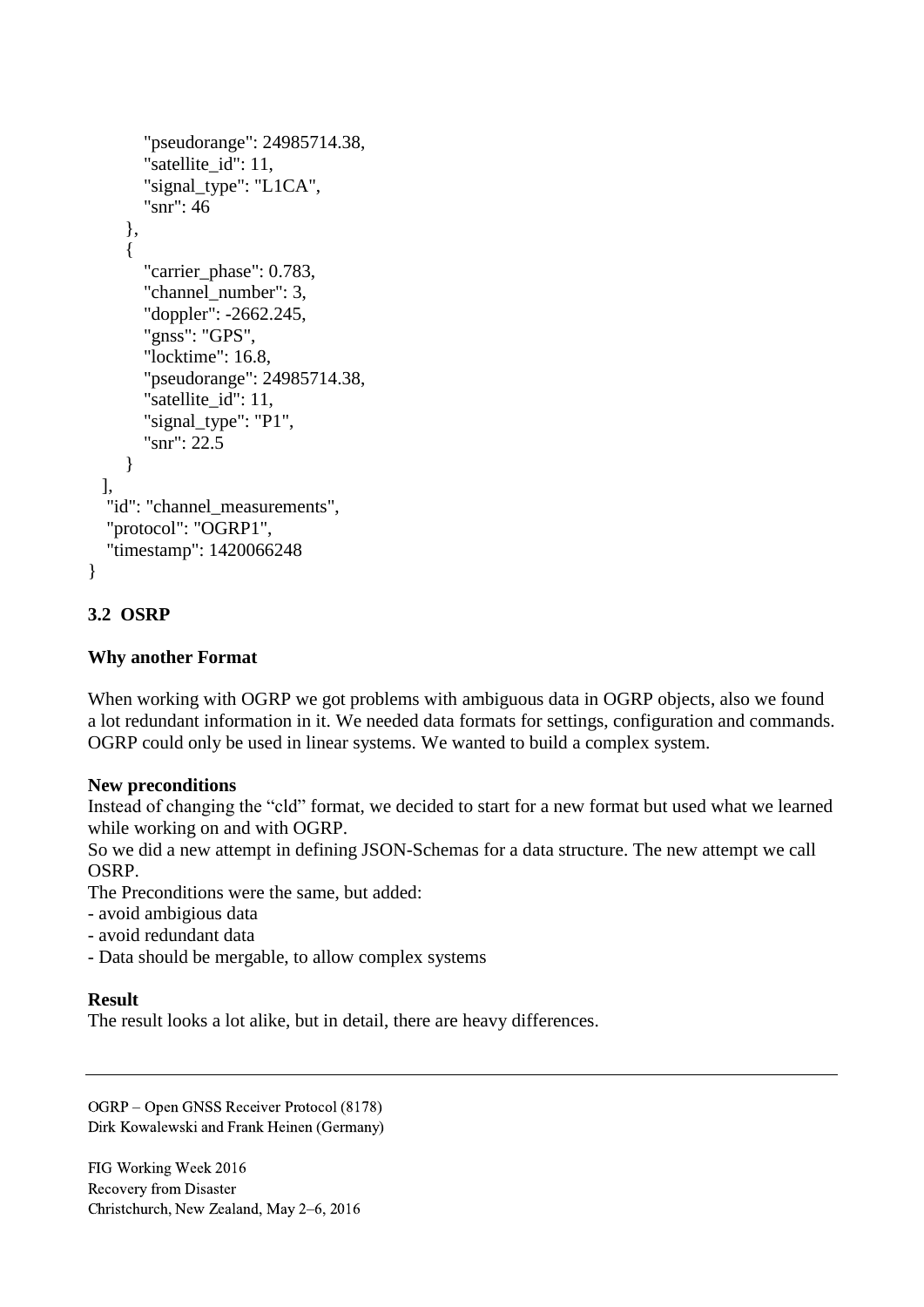The OSRP format get more hierarchical and containes many details to manage all aspects of data around a GNSS Receiver. OSRP could be used for building complex data flows which OGRP couldn't. The OSR Board using OSRP for all datatransports excluding where explicit formats needed. OSRP is used to change settings. Even the configuration files for the components of the OSR board are handled via OSRP.

# **Example of an Configuration File:**

```
{
"osrp":1,
"modul":"osrpsaver",
"timestamp":0,
"settings":[{
       "name":"savedir","value":"/data/test/","type":"text"
       },{
       "name":"Inputport","value":"5000", "type":"integer","remark":"Portnumber to Stream"
       },{
       "name":"Prefix","value":"SAVED_","type":"text", "remark":"Prefix for filenames"
       },{
       "name":"Savemodus","value":"Record","type":"[Record,Dont record]" ,"remark":"Save 
when possible or not"
       },{
       "name":"test", "value":"test", "type":"text"
       }
```
# ]}

# **4. OSR HARDWARE**

The receiver is small with its 60x45mm printed circuit board. Yet OSR is a complete, programmable receiver. A highly adaptable analogue front end is teamed with a fully programmable system on a chip consisting of a large FPGA with in-package dual ARM processors.

Below we give an overview of the hardware design with information about the extents of programmability of the hardware.



Christchurch, New Zealand, May 2–6, 2016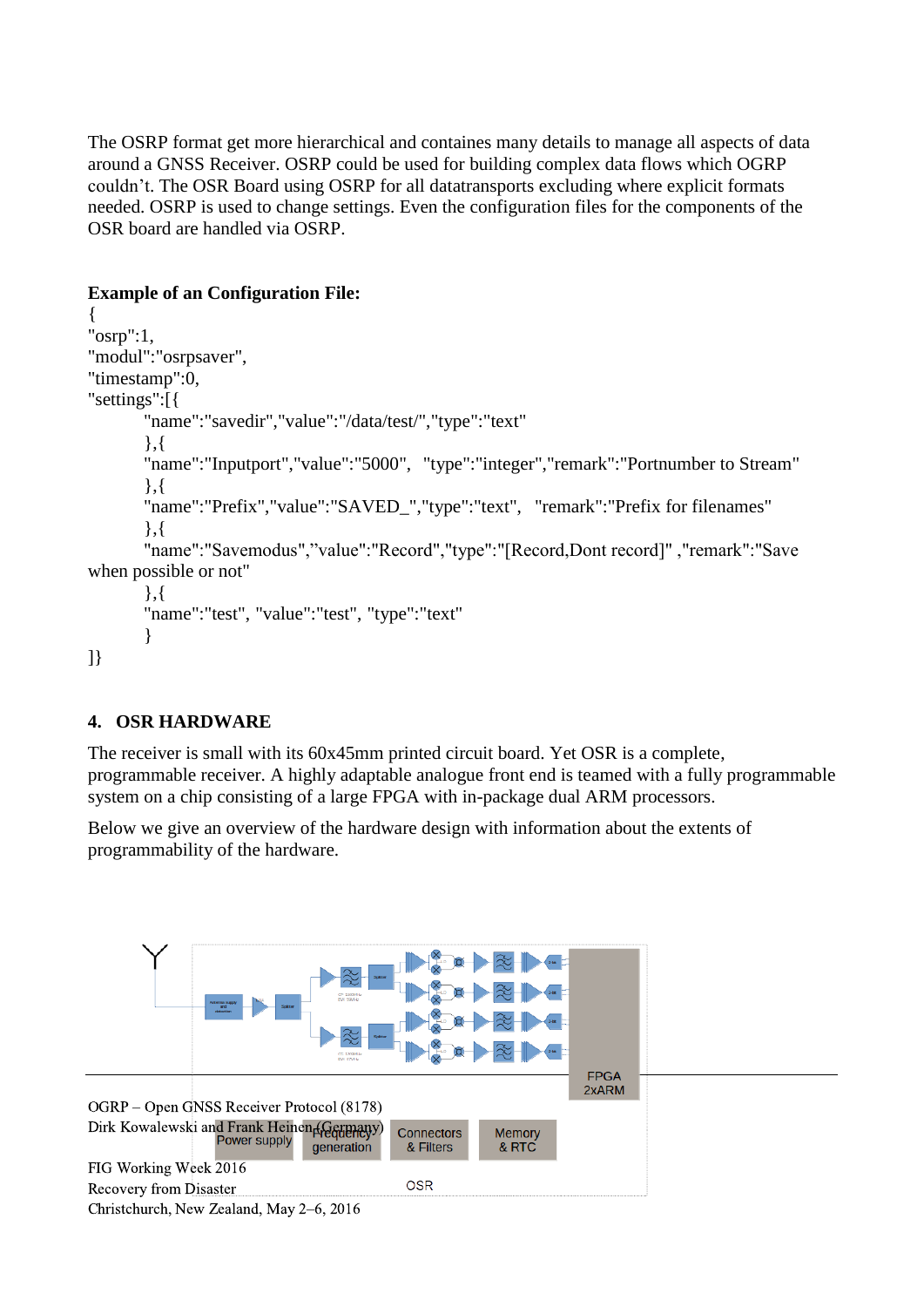## **4.1 Analogue Front End**

An analogue front end consisting of signal conditioning and four super-heterodyne receivers is at the core of the Front End. Local Oscillator signals for down conversion are synthesized from a common 16.368MHz Temperature Compensated Crystal Oscillator (TCXO). Local Oscillator frequencies covering down conversion of all GNSS navigation signals can be synthesized with Phase Locked Loop (PLL) counter values under programmatic control. Each pair of mixers share one LO, so when down converting for example NavStar L1 and Glonass G1 in a signal pair sharing a common LO the G1 signal will be available in the upper Side Band and L1 in the lower Side Band. This scheme is possible thanks to image rejection mixers. Intermediary Frequency (IF) filtering is done in programmable, analogue Low Pass filters. The output of each signal path is available for further Digital Signal Processing as a 2-bit value. The Analogue to Digital Converters are sampled asynchronously.

The following functions are under programmatic control in the Analogue Front End:

- LO frequency synthesizers
- RF and IF Gain
- IF Low Pass filter
- Either USB or LSB in each signal path
- power supply On/Off

## **4.2 Programmable hardware**

The output of the Analogue Front End consists of four sets of 2-bit ADC signal pairs. These signals are sampled by logics in a FPGA. We have chosen Zynq7030 from Xilinx in order to keep choices for receiver implementation wide open. Zynq7030 consist of a Kintex 7 FPGA (125K Logic Cells, 400 DSP Slices) grouped with two ARM Cortex-A9 processors to form a SoC in a package.

The FPGA is used for digital signal processing such as further filtering, frequency conversion, I/Qdemodulation, PRN correlation and all the bits an pieces of observables measurement.

The ARM processors would ususally run a Linux Operating System and be host for RTK and general user applications. The SoC is complemented with Flash and RAM memory.

OGRP – Open GNSS Receiver Protocol (8178) Dirk Kowalewski and Frank Heinen (Germany)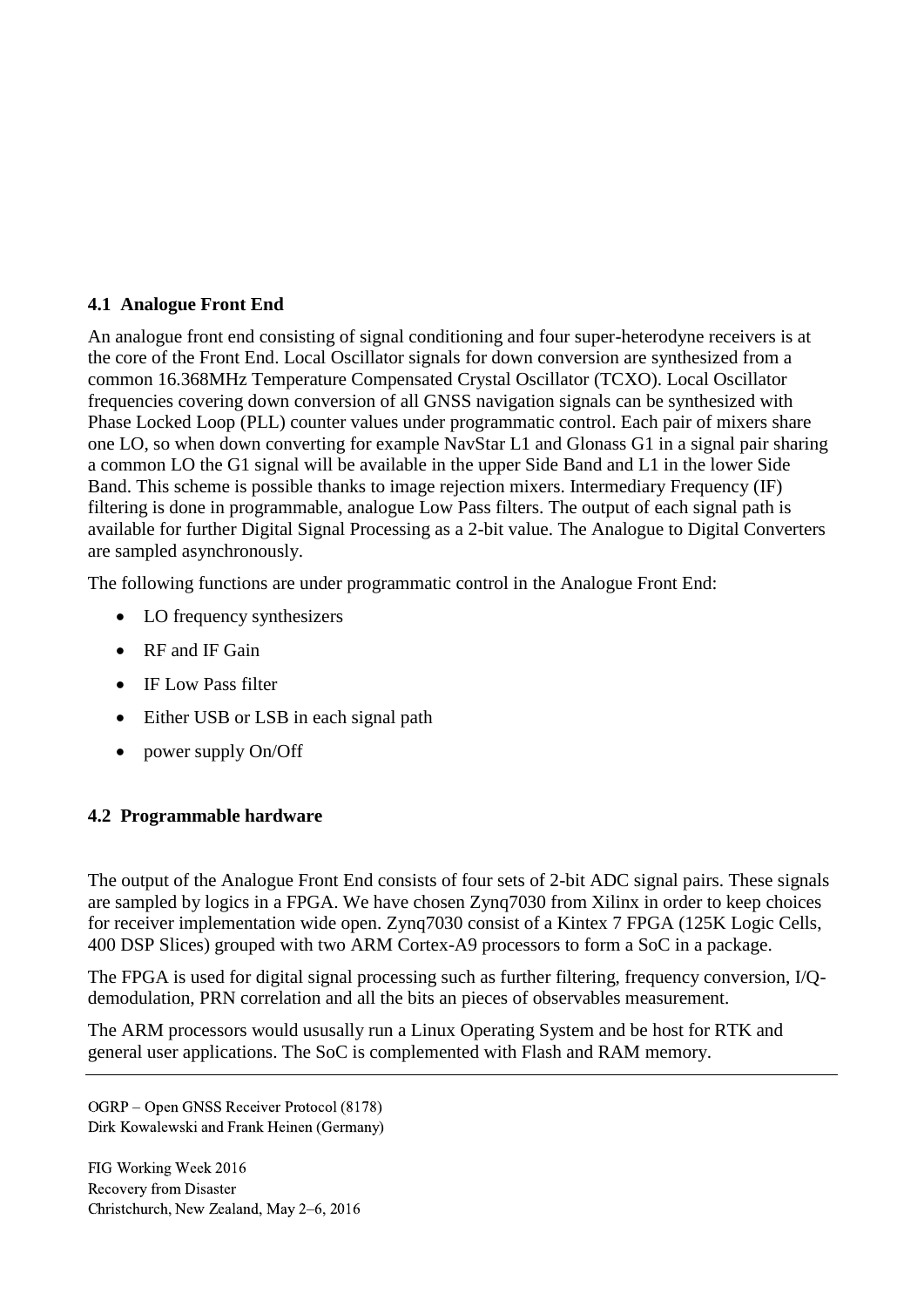The FPGA and ARM processors are fully programmable.

### **4.3 Connector Interface**

The receiver's connectivity to a system motherboard consists of a 80-pole connector. The interfaces include:

- Antenna supply
- SDIO interface (pending developer's implementation in FPGA)
- Ethernet (pending developer's implementation in FPGA , magnetics on mother board)
- Reference frequency signals (pending developer's implementation in FPGA)
- Shut Down
- Reset
- PPS (pending developer's implementation in FPGA)
- UART#1 & #2, 3.3V, 10 mA (pending developer's implementation in FPGA)
- JTAG
- USB#1  $& #2$  (pending developer's implementation in FPGA)
- VBAT (for on-board RTC)
- VDC

### **4.4 Design considerations for openness**

An open source GNSS receiver must be highly configurable and adaptable. For openness, development tools must be easily accessible and have a long life expectancy. Else the receiver will fall in obsolescence as support tools disappear. There is currently no viable open source development environment we know of for the programmable hardware we have chosen. The manufacturer XILINX allows free access to a design environment to use with some components, including the Zynq7030. The dual core ARM processors on board the FPGA run Linux with open source options for program development.

## **5. OSR BOARDS CODES**

OGRP – Open GNSS Receiver Protocol (8178) Dirk Kowalewski and Frank Heinen (Germany)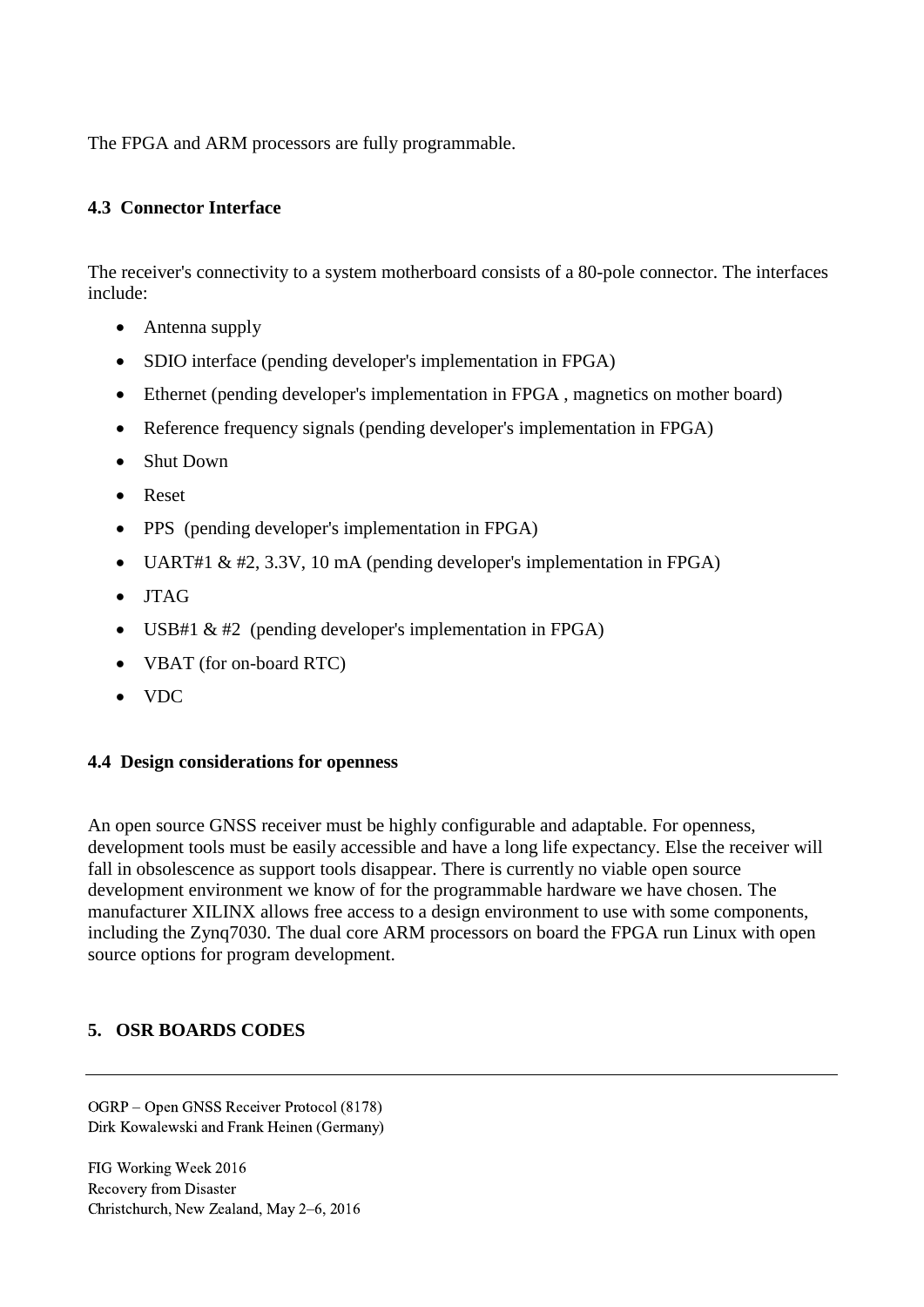The digitized signal from each analogue frequency path in the Open Source Receiver feeds into a Field Programmable Gate Array (FPGA) where the signal can be compared with reference signals, further segregated into components, interpreted and analyzed. The FPGA is equipped with a set of internal processors and is also able to pass on tasks to an external Real Time Computer (that can operate under Linux) and can access non-volatile Flash memory as well as VRAM that can be accessed by multiple processes simultaneously. The hardware can therefore be programmed and the tasks distributed with great flexibility.

Parts of the Flash memory may hold code to run the FPGA and the processors and can be made to load as the OSR powers up. Users can write their own codes or may use codes supplied either by the OSR team or by third parties. These codes typically find and separate out signals from the various satellites, decode navigation messages and correlate ranging signals as well as carrier signals to extract code and carrier raw GNSS data. Modules will be available for the GPS civilian signals L1 C/A and L2C, as well as a high performance semi-codeless module to use the restricted L2 signal. There will be SBAS modules for WAAS, EGNOS etc.. GLONASS G1 and G2 signal modules as well as Galileo E1 signals will be similarly available with more modules expected to be released over time. Users are encouraged to develop and market third party modules.

## **5.1 RTK engine**

The raw GNSS data may be fed to a Real Time Kinematic (RTK-) engine to generate NMEA messages. Like with the modules mentioned above, the user may develop their own code, they may elect to use a solution provided by the OSR team or any third party that may offer solutions. Our RTK engine uses GPS L1 and L2 in its entry level configuration and can be upgraded to run in combination with any or all of the signals supported in our tracking modules. This RTK engine has many options, it can be configured to be tolerant to base data latency and can be equipped with a VRS-module to dial and use Virtual Reference Station networks. It can also use advanced features to handle difficult conditions with frequent tracking slips and has a slip tolerant on the fly ambiguity resolution mode.

### **5.2 Other raw GNSS processing engines**

A large number of engines besides RTK are conceivable. We offer ready modules to generate base station reference data streams in RTCM or other formats. Other engines can output Receiver Independent Exchange Format (RINEX-) data streams or store the data onboard the OSR for postprocessing. We anticipate the release of optimized timing and other specialty engines.

## **5.3 navXWeb**

## **Motivation**

OGRP – Open GNSS Receiver Protocol (8178) Dirk Kowalewski and Frank Heinen (Germany)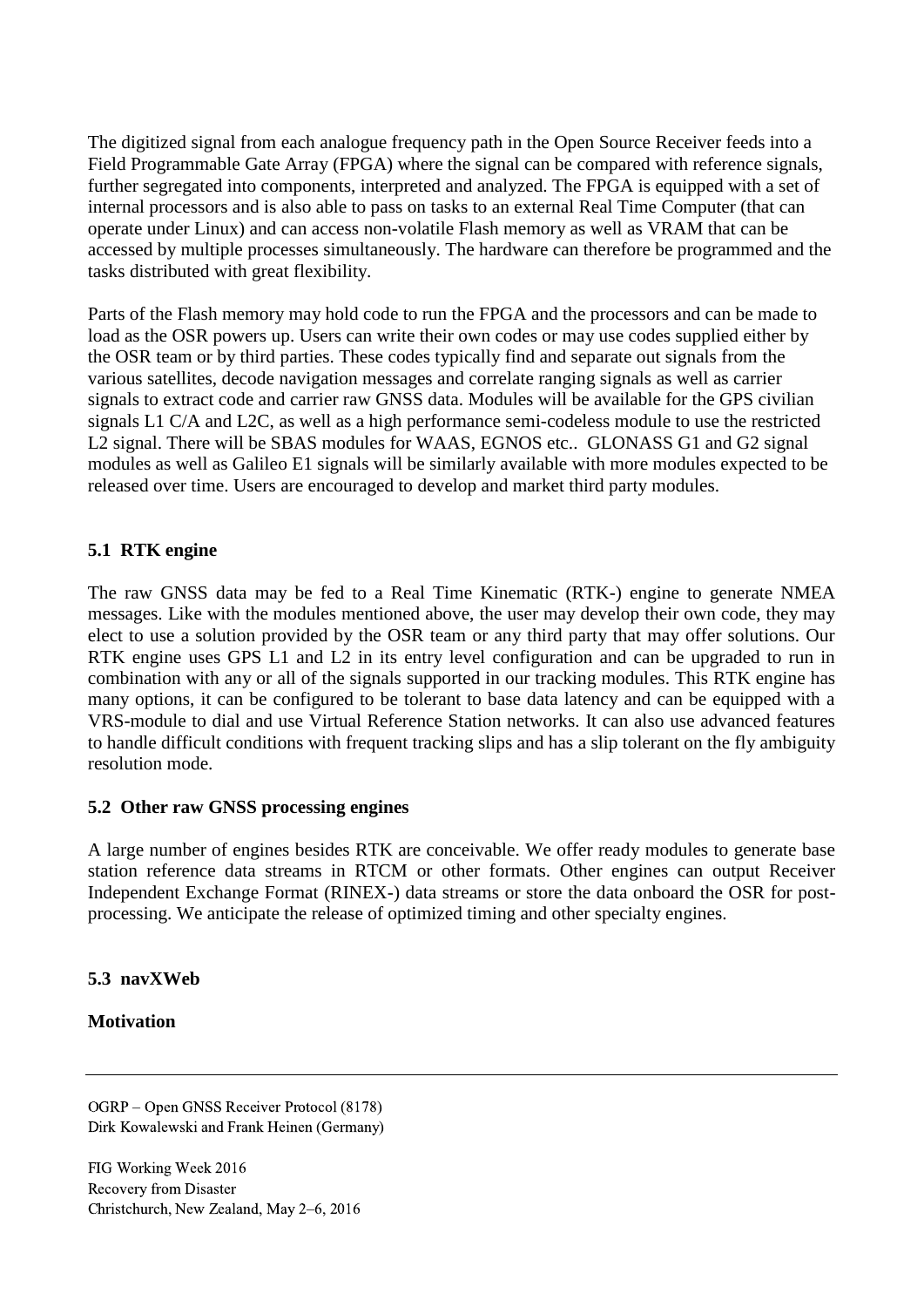To avoid the necceasarity of a buildin display we decided to implemten a WEB-Interface that should be able to handle all kind of user interaction. That contains:

- Install Plugins and Extensions
- configure the system with all its components
- handle software updates
- configure settings like tracking, loging etc.
- the classical outputs like Skyplot, filehandling etc.

We also wanted the navXweb able to upload thirdparty-plugins

### **Realisation**

The Core WEB Server is a simple WEB Server that handles CGI calls.

For developers of plugins there are documentations, tutorials and libraries to generate all what is necessary to create a navXweb compliant plugin. Up to creating an archive that can be uploaded by using the navXweb on a concrete OSR board.

When such a plugin is uploaded the navXweb automaticaly generates sites for the settings. The internal parts of the OSR-Board uses the same mechanism as the plugins.

NavXweb uses state of the art HTML5 and CSS3 technologie to give a good userexperience and to make it possible to run it on all devices from mobile to big-screen.

The navXweb don't use much resources of the OSR-Board. It just create the representaiton of data. To avoid heavy resource-using in the OSR it uses HTML5 technique to let the browser render complexer grafic data. For example when displaying the Skymap.

The navXweb has a build-in user management and a build in filexplorer for a defined part of the internal Filesystem.

# **6. CONCLUSION**

There is a high risk for all parties involved to develop this new receiver platform. Is it from the market ever wanted an open interface on a GNSS receiver to have? Does the hardware and development platform really wish from the Users? These questions remain open and can be answer only by the users and our customers.

As already Alexander Graham Bell said, "Don't keep forever on the public road, going only where others have gone, and following one after the other like a flock of sheep. Leave the beaten track occasionally and dive into the woods. Every time you do so you will be certain to find something that you have never seen before. Of course, it will be a little thing, but do not ignore it. Follow it up, explore all around it; one discovery will lead to another, and before you know it, you will have something worth thinking about to occupy your mind. All really big discoveries are the results of thought."

OGRP – Open GNSS Receiver Protocol (8178) Dirk Kowalewski and Frank Heinen (Germany)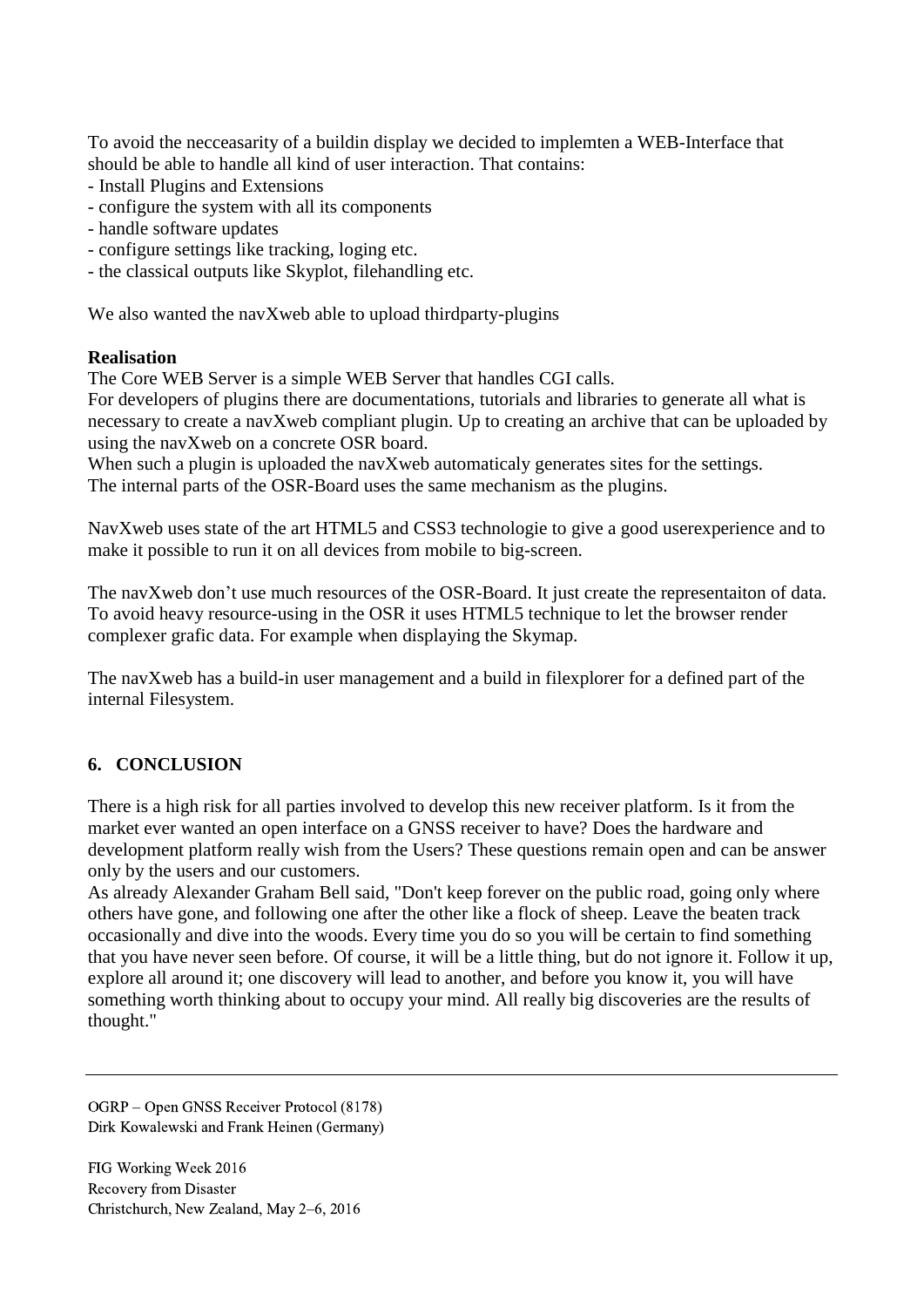Datagrid, Gutec and navXperience are sure they do the right thing and the market needs the OSR – Open Source Receiver and the new Protocol OSRP.

### **REFERENCES**

- [1] T. Pany, Navigation Signal Processing for GNSS Software Receivers, Artech House, 2010.
- [2] D. Dötterböck, S. Ko and B. Eissfeller, "Multi-Constellation RTK with a Software Receiver," in *Proceedings of the ION GNSS 2011*, Portland, Oregon, USA, 2011.
- [3] "Network Time Protocol," Wikipedia, 5 March 2014. [Online]. Available: http://en.wikipedia.org/wiki/Network\_Time\_Protocol.
- [4] J. Hahn and E. Powers, "A Report on GPS and Galileo Time Offset Coordination Efforts," in *Proceedings of TimeNav'07*, Geneva, Switzerland, 2007.
- [5] P. Henkel, K. Giger und C. Günther, "Multi-Carrier Vector Phase Locked Loop," IEEE Signal Processing Society, München, 2009.
- [6] B. Eissfeller, C. Tiberius, T. Pany and G. Heinrichs, " Real-Time Kinematic in the Light of GPS Modernisation and Galileo," *Galileo's World,* pp. 28-34, Fall 2002.
- [7] J. Avila-Rodriguez, G. W. Hein, S. Wallner, J.-L. Issler, L. Ries, L. Lestarquit and A. de Latour, "The MBOC Modulation: The Final Touch to the Galileo Frequency and Signal Plan," in *Proceedings of ION GNSS 2007*, Fort WOrth, Texas, USA, 2007.

#### **BIOGRAPHICAL NOTES**

#### **Dirk Kowalewski**

.

He received his Dipl.-Ing. of Geodesy from the TFH Berlin in April 1991. He started his career as a specialist in CAD Software, total station from Zeiss and Topcon and a GNSS specialist for Trimble, Ashtech and Topcon. He worked in these jobs for different companies about 10 years. In March 2001 he started with his own business and he was the founder and the director of Geo.IT Systeme GmbH. The next milestone was the foundation of navXperience together with Franz-Hubert Schmitz. With navXperience we started the developing of our 3G+C GNSS antenna technology in the beginning of 2010 and we started with the sales in the end of 2010. From 2009 to 2011 we worked together with Frank Heinen at the research project MoDeSh. The development was a six dots of freedom Software for the measurement of movements and deformation on vessels. In 2013 the idea of the OSR receiver was born and since 2015 navXperince, Gutec and Datagrid works together on this project. Since 2012 he is a member of the working group AK 3 "Measurement method and Systems" DVW Germany.

#### **Bo Gustafson**

Bo Gustafson earned a MSc in Physics and Astronomy from the Lund University in Sweden in 1977 and a Ph D. in Astronomy and Astrophysics in 1981 also from Lund Uni. Gustafson was a Humboldt fellow at the MPI Kernfysik in Heidelberg, an Acad. of Science fellow at Uppsala Univ,

OGRP – Open GNSS Receiver Protocol (8178) Dirk Kowalewski and Frank Heinen (Germany)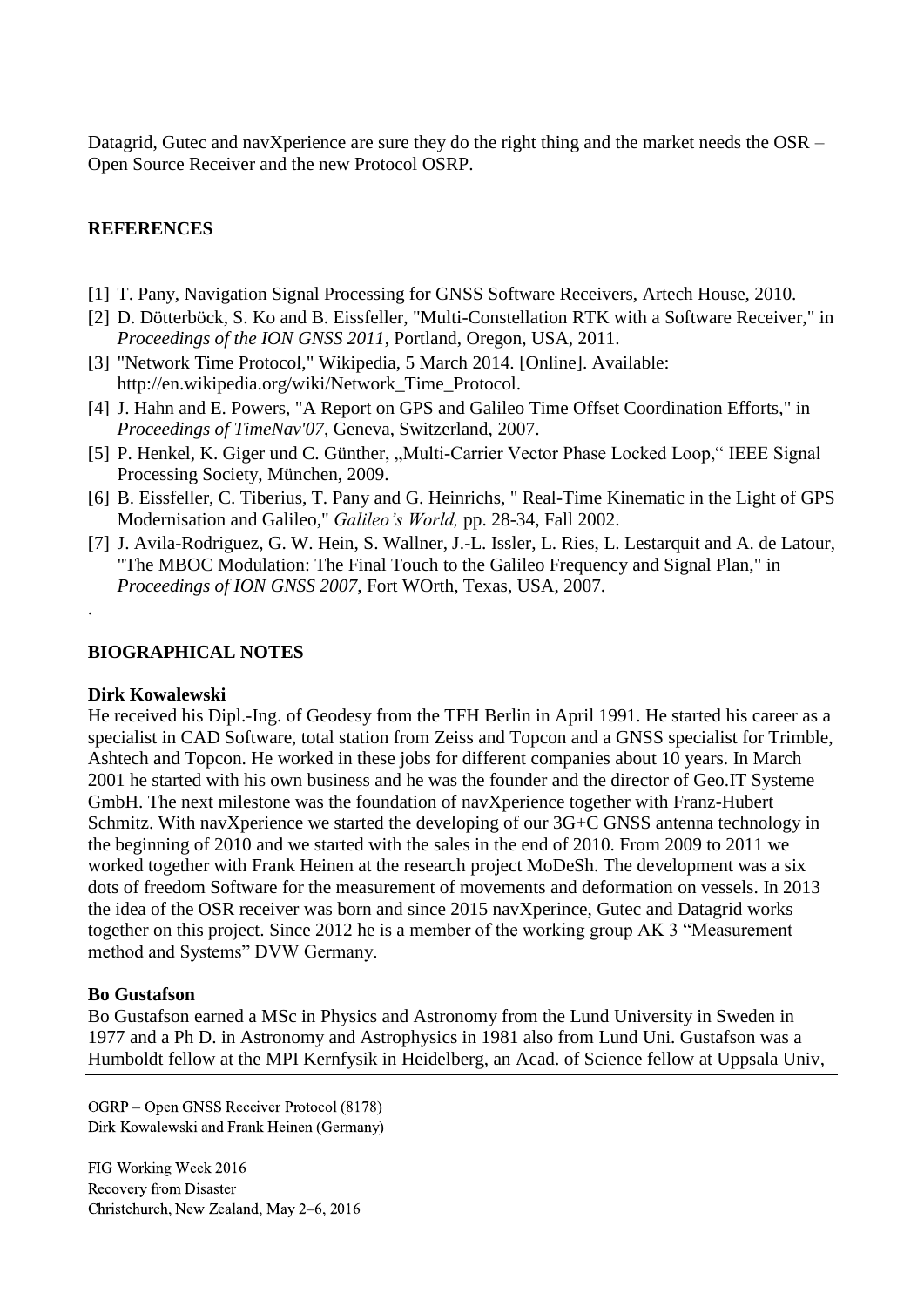Sweden, and a QMW fellow at London Univ center for Mathematics, a NASA fellow at the State Univ. of NY Albany (SUNYA) and a NASA, NSF, US Airforce and US Army PI at the University of Florida (UF) where he became a Professor and Director of the UF's Laboratory for Astrophysics and authored over a hundred peer reviewed papers. Gustafson developed the UF Microwave analogue EM scattering laboratory that became widely known as the leading laboratory of its type worldwide. He and his team developed space instrumentation for NASA and ESA. Gustafson served in a range of NASA functions including Adviser for the Scientific utilization of the International Space Station, Science adviser to NASA for its Star Dust mission and science- or instrument- team member on most NASA and ESA deep space missions over more than three decades including the current Rosetta mission. In 1999 Gustafson funded DataGrid Inc to apply space technology and develop innovative geodetic grade GNSS hardware, firmware and software. DataGrid introduced Li-based batteries in GNSS instruments as early as 1999, pioneered the use of FPGA based GNSS receivers in the early 2000s to name a few of its innovations. DataGrid delivers receivers and RTK engines for both keyed and unkeyed receivers to the US DoD.

## **Per Gustafson**

He received his M.Sc. In Physics from the University of Lund, Sweden in 1987. From 1987 to 1999 he is employed by SAAB, Aircraft Division in Linköping as Systems Engineer. He works on computer simulations of electromagnetic effects, transient ionizing radiation effects in electronics and in systems. During this time he assesses electronic systems from sub-contractors for radiated transient effects and deepens interest and understanding in electronic systems development. In 1998 he founds Gutec AB with the aim to facilitate industry's adoption of modern electronics design tools such as VHDL. Soon he gets involved in GNSS development and devotes his time to GNSS antenna and receiver design, which is his main interest since 2000. He his a IEEE member since 2001.

### **Frank Heinen**

Dipl. -Ing. of Electroetechnics, Nachrichtentechnik at the Univerity of Duisburg in 1989. He developed operating systems for acoustic discharge measurement hardware till 1991 and then went for 11 years to Ziegler Informatics and get a specialist in CAD-Sotfware development. After that he went to IVC-AG and TRIGIS as a GIS-Software specialist. In December 2004 he get freelancer in the Fields of GEO, GIS and CAD. Since 2005 he worked with GeoIT. Together with GeoIT he developed an OS that enhance an existing TOPCON device and give it a WEB-Interface that maps the whole settings area and give a lot add-ons. With GeoIT he worked at the research project MODESH. Since the foundation of navXperience he also works with and later for navXperience. There he worked on the GOOSE Project.

## **CONTACTS**

Dipl.-Ing. Dirk Kowalewski navXperience GmbH Querweg 20 13591 Berlin

OGRP – Open GNSS Receiver Protocol (8178) Dirk Kowalewski and Frank Heinen (Germany)